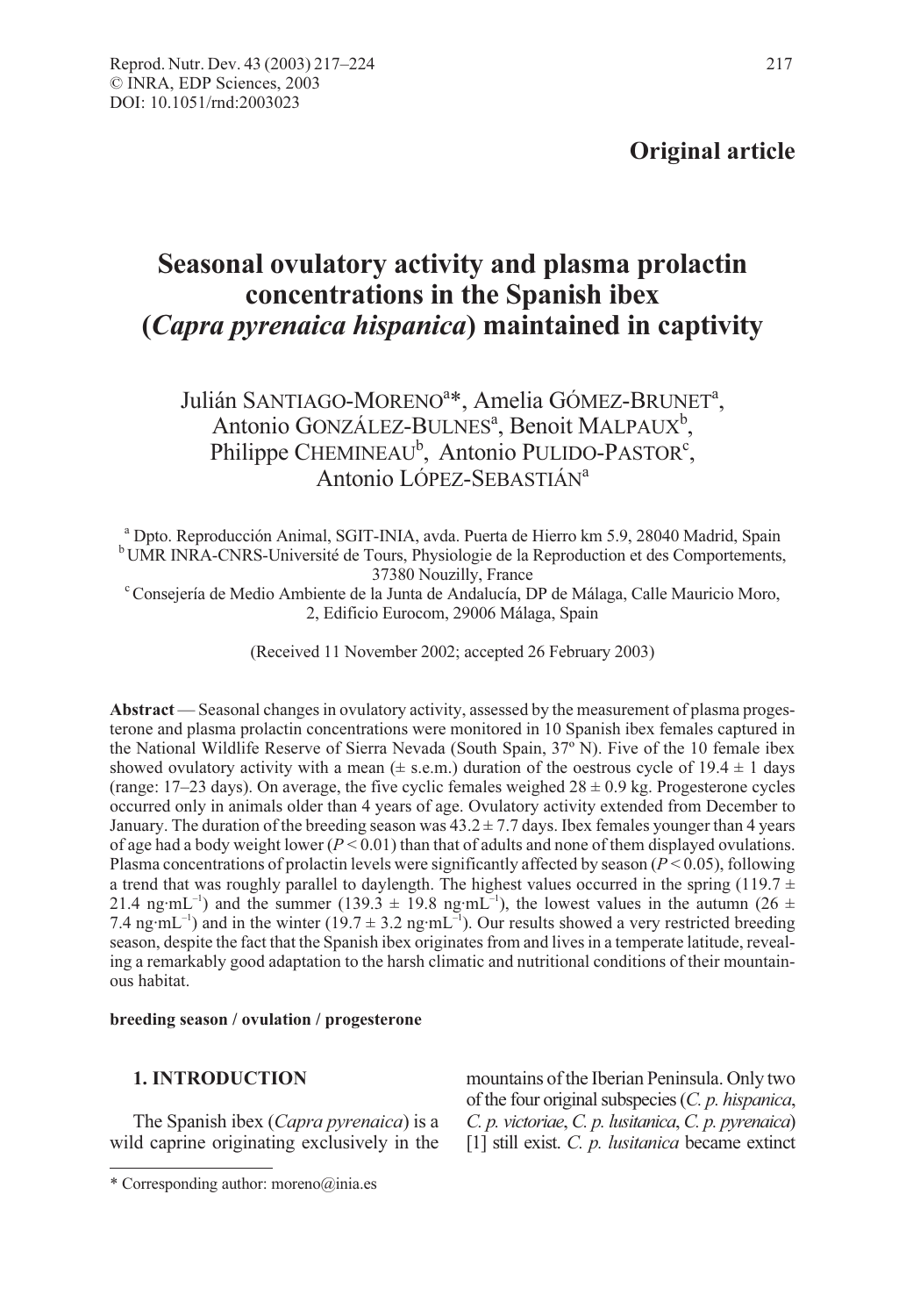last century, and C. p. pyrenaica has recently and definitively disappeared. The Spanish ibex is currently considered as a vulnerable species [2] because of the loss of heterozygosity by inbreeding in small isolated populations formed by habitat fragmentation, and because of low food availability in high density populations. This fragmentation of the population leads to a loss of natural population control mechanisms and increases the risks associated with inbreeding, such as unmasking of deleterious recessive genes, fertility problems and a decreased function of the immune system [3]. In this regard, studies on reproduction in the Spanish ibex are highly relevant to the preservation of genetic resources in wildlife. A good knowledge of their reproductive physiology is therefore a prerequisite for a successful use of methods of assisted reproduction, widely used in domestic animals (gamete cryopreservation, artificial insemination, embryo transfer and in vitro fertilisation) [4, 5]. They allow dispersion of the existing gene pools with minimal transport of animals and the introduction of new genes from wild populations into captive breeding programmes, counteracting a possible risk of extinction in one specific Spanish ibex population.

The second major point of interest is related to the use of the Spanish ibex as a valuable animal model to study environmental influences on seasonal breeding activity and endocrine response. Prolactin secretion is increased or decreased in response to variation in photoperiod in all photoperiodic mammals studied so far, with the highest and lowest concentrations occurring during the summer and winter, respectively [6]. Among other functions, prolactin has also been implicated in regulating gonadal activity and sexual behaviour [7, 8]. The temporal pattern of reproductive activity in many mammalian species is affected by the geographic origin (latitude). In the mountains of northern Ethiopia (10º N latitude), the Walia ibex (Capra walie) is distinguished from other ibex species in its ability to breed at all times of the year, although most often the Walia Ibex mates during the rut season, from February until June [9, 10]. In contrast, at high latitudes  $(45°\text{ N})$ , the Alpine ibex (Capra ibex ibex) shows a mating season restricted to December [11]. Although the Spanish ibex originates and lives in a moderate latitude (37º N), field observations have shown that the period of the rut is very short (December-January) in many wild populations [12]. A wide range of variation in the length of the sexual active phase has, however, been observed between populations of the Spanish ibex located in neighbouring areas but with very differentiated climatic characteristics [13]. Considering that previous reports have described differences in the extension of the breeding season in wild species when behavioural methods and other precise analytical methods are compared [14], analytical methods to accurately assess the seasonal ovulatory cycle of the Spanish ibex are required.

The present work was conducted to characterise the seasonal ovulatory activity in the Spanish ibex, by measuring progesterone concentrations in peripheral blood, and to determine seasonal changes in plasma prolactin.

#### 2. MATERIALS AND METHODS

#### 2.1. Experimental design and animals

In July 1999, ten Spanish ibex females (Capra pyrenaica hispanica), aged 3 months to 7 years, were captured in a National Wildlife Park (Sierra Nevada, Southeastern Spain; 36º 55'–37º 10' N, 2º 34'–3º 40' W). The animals were transferred to the Animal Reproduction Department, INIA (Madrid;  $40^{\circ}$  25' N,  $3^{\circ}$  68' W), and housed in two sand-floor stables  $(250 \text{ m}^2)$  adapted for maintenance of the ibex, with a partial roof cover, under natural photoperiod. To alleviate stress during the experimental procedures, an acclimatisation period to routine restraints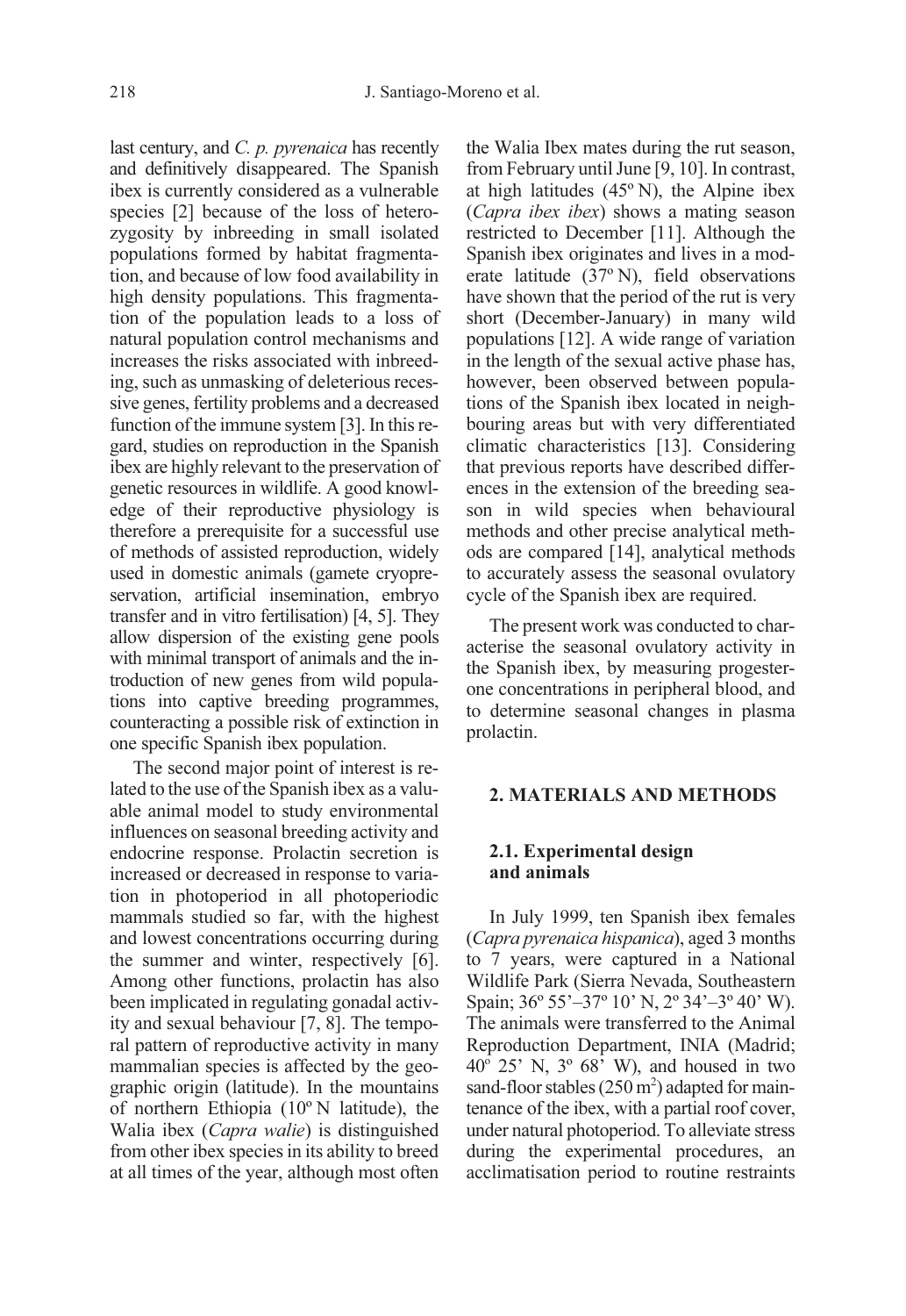and handling, of at least 6 months, was allowed before the beginning of the experiment. During this period, animals were accustomed to going into a small stall to allow blood collection. In addition, during manipulations the eyes of the animals were covered with a mask. The ibex age was assessed by their teeth (replacement of deciduous teeth) and horns (marks of growth) [15]. At the onset of the experiment (October 2000) the female ibexes were 1.5–8 years of age and were classified into three classes [16]: yearling (1.5 years of age,  $n = 2$ ); sub-adult (2–4 years of age,  $n = 3$ ); adult ( $>$  4 years of age,  $n = 5$ ). Total replacement of deciduous teeth and full physical development (body weight and horn growth) is only reached in the adult class (mean adult weight: 31 kg) [15, 17]. The ibexes were fed a balanced diet consisting of barley grain, barley straw, and dry alfalfa. The animals had free access to water and mineral blocks containing minerals and vitamins. All animals maintained a good health condition throughout the experimental period.

The animals were weighed once in December, coinciding with the period of sexual activity in the wild conditions [13].

#### 2.2. Hormone assay

Blood samples were collected twice weekly for 13 months, by jugular venepuncture and centrifuged at 1 500 g for 15 min. The plasma was separated and stored at  $-15$  °C until progesterone and prolactin analyses were performed.

Progesterone determinations were performed in duplicate 200 µL aliquots of plasma by radioimmunoassay (RIA) according to the procedure developed by Lopez-Sebastian et al. [18]. The inter- and intra-assay coefficients of variation were 13.6%  $(n = 6)$  and 10.4%  $(n = 8)$  respectively, and the limit of detection of the assay was  $0.16$  ng·mL<sup>-1</sup>. The mean extraction efficiency was  $84.3 \pm 3.2\%$  ( $n = 10$ ).

The prolactin analysis was performed only in two of the samples recovered each month (two weeks apart). Plasma concentrations of prolactin were determined by RIA in duplicate 100 µL aliquots by a previously described method [19]. All samples were analysed in a single assay. The limit of detection of the assay was  $0.2$  ng·mL<sup>-1</sup> and the intra-assay coefficient of variation was  $9.3\%$   $(n=8)$ .

### 2.3. Analysis

The date of onset of ovarian activity was taken as the date before progesterone rose above  $0.5$  ng·mL<sup>-1</sup> in two consecutive plasma samples [20]. The date of the end of ovarian activity was the first sample date with progesterone concentrations lower than  $0.5$  ng·mL<sup>-1</sup> followed by basal levels in successive plasma samples. The effect of age on the establishment of ovulatory activity was analysed by ANOVA. In order to perform this analysis, yearling and subadult animals were pooled, considering only two groups of age (older and younger than 4 years old). The times of the peak and nadir (basal level) of the annual cycle in the concentration of prolactin was calculated for each animal using a three-point moving average [6]. This involved calculating the mean value for each three consecutive time points and repeating this throughout the year to determine the time of the maximum or minimum value for each animal. The timing of the increase and attainment of the basal level in prolactin were determined using a graph of the accumulated sums of the plasma concentrations of prolactin for each animal. Lines were fitted to the main slopes of the graph. The intercepts related to the x axis gave the time of the increase and attainment of the basal level in prolactin [21]. Prolactin concentrations had a skewed distribution and were therefore logtransformed before analysis. The effect of the season on the mean circulating levels of prolactin was assessed by one way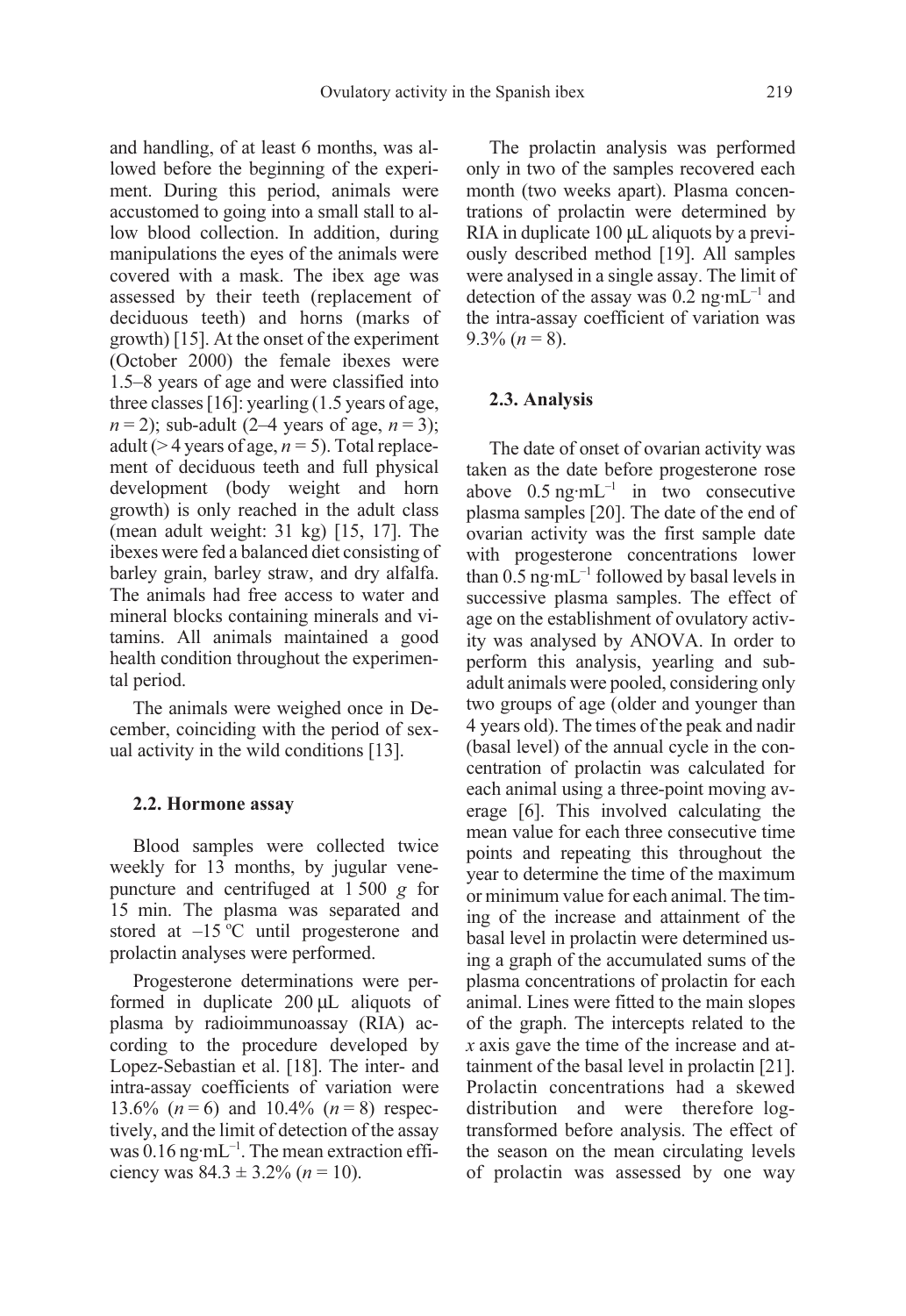repeated-measures ANOVA. Differences in body weight were analysed by a t-test. The results are presented as mean ± s.e.m. All statistical procedures were performed with the BMDP, Statistical Software, Inc.

## 3. RESULTS

Five of the 10 female ibex showed ovulatory activity (Fig. 1) with 1 to 3 progesterone cycles (peaks of  $1.4 \pm 0.1$  ng·mL<sup>-1</sup>). The mean duration  $(\pm \text{ s.e.m})$  of the oestrous cycle was  $19.4 \pm 1$  days (range:  $17-23$ days). Two females showed 1 short cycle of progesterone (10–14 days and average maximum values of  $0.8 \pm 0.2$  ng·mL<sup>-1</sup>) prior or following a cycle of normal duration. A sixth female (3.5 years of age) showed only a short cycle (12 days) with a peak of  $1.2$  ng·mL<sup>-1</sup> of progesterone. This animal was not included in the females with ovarian activity because this cycle was not followed by any cycle of normal duration. The other 4 females did not show any ovulatory cycle. The first cycle of progesterone appeared between 3 and 27 December (mean  $\pm$  s.e.m: December 16  $\pm$  5 days). The end of the seasonal ovulatory activity stretched from 15 January to 9 February (January 29  $\pm$ 4 days). The duration of the breeding season was  $43.2 \pm 7.7$  days.



Figure 1. Cyclical ovarian activity in 5 Spanish ibex females, determined by progesterone concentrations in blood samples collected twice weekly.



**Figure 2.** Changes in plasma concentrations of prolactin (mean  $\pm$  s.e.m.) throughout the year in Spanish ibex females ( $n = 10$ ). (Blood samples collected twice monthly).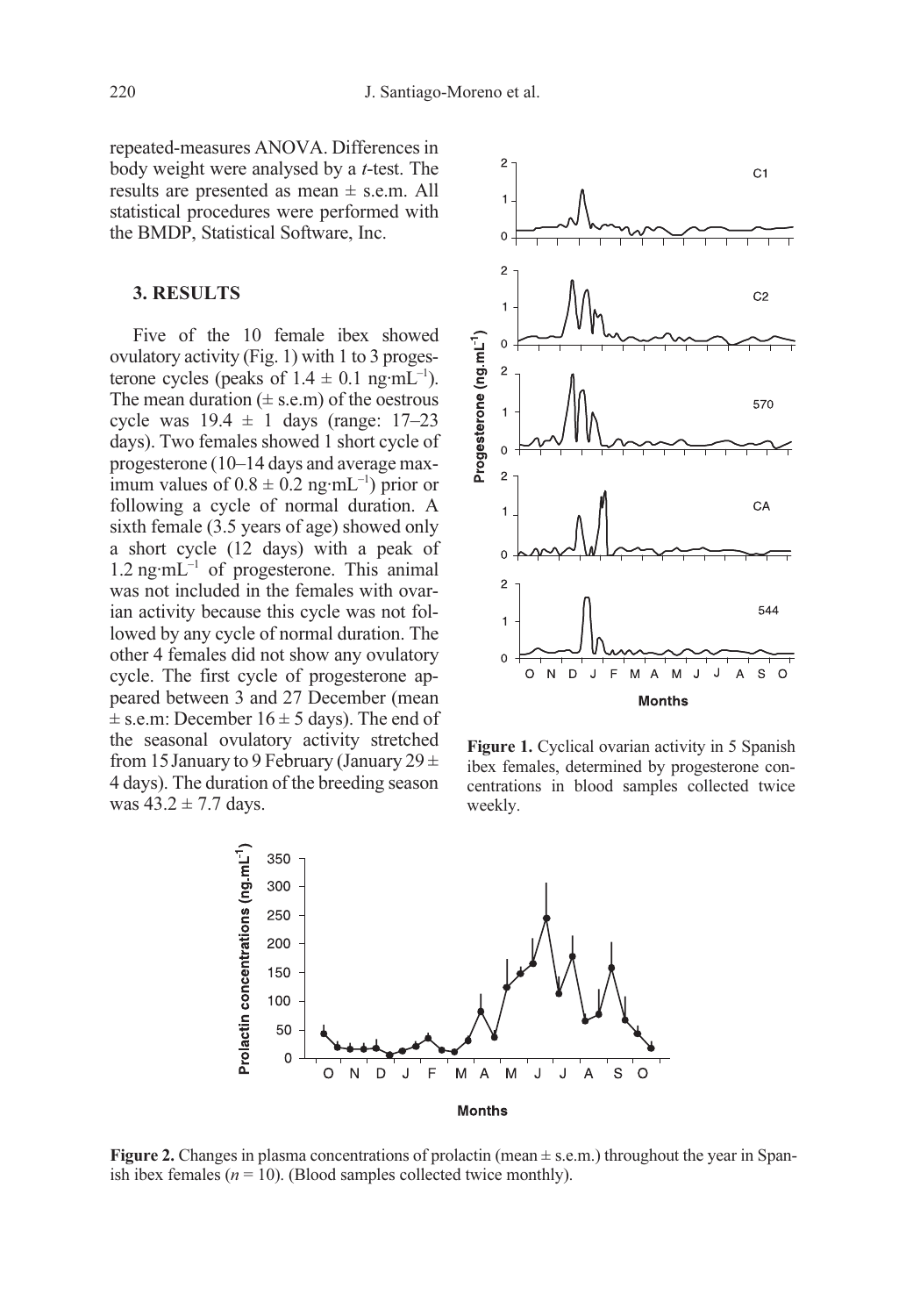ANOVA revealed an influence of age  $(P < 0.001)$  on the establishment of ovulatory activity. Initial progesterone increases occurred only in animals older than 4 years of age (adults,  $n = 5$ ). On average, adult females weighed  $28 \pm 0.9$  kg. Ibex females younger than 4 years of age did not display ovarian activity  $(n = 4)$  or showed only a short ovarian cycle  $(n = 1)$ . The body weights (mean  $\pm$  s.e.m) in both yearling  $(17.4 \pm 0.03 \text{ kg})$  and sub-adult  $(22.5 \pm 1.6 \text{ kg})$ animals were lower than that of the adult ones  $(P < 0.01)$ .

The profile of prolactin concentrations followed a trend that was roughly parallel to daylength (Fig. 2). The timing of the increase in prolactin concentrations and attainment of basal levels were April and October, respectively. Mean  $(\pm \text{ s.e.m})$  circulating levels were significantly affected by season ( $P < 0.05$ ). The highest values occurred in the spring  $(119.7 \pm 21.4 \text{ ng} \cdot \text{mL}^{-1})$ and summer (139.3  $\pm$  19.8 ng·mL<sup>-1</sup>), and the lowest ones in the autumn  $(26 \pm 7.4 \text{ ng} \cdot \text{mL}^{-1})$ and in the winter  $(19.7 \pm 3.2 \text{ ng} \cdot \text{mL}^{-1})$ .

#### 4. DISCUSSION

The results of this study showed that adult female ibexes maintained under captive conditions displayed a period of ovulatory activity from December to January, followed by a long anoestrous period. The progesterone profiles revealed an oestrous cycle length similar to the cycle length of the domestic goat [22]. Our results revealed a high proportion of females with short cycles, which seems to be a characteristic of the caprine species and breeds [23–25], as well as females showing only one cycle of variable duration. It is unknown if these findings are usual in the wild. Ovulatory activity could be affected by captive conditions and isolation from males. In domestic goats, the sudden introduction of males affects the duration of the oestrous cycle [26]. In feral goats of Australia, the absence of males shortens the duration of ovulatory activity by about two months, by changing both the onset and the offset of the sexual activity [27]. The role of different social cues, such as the presence of a male, in the regulation of the ovulatory cyclicity and timing of seasonal anoestrous of the Spanish ibex is unknown and remains to be tested. However, this species exhibits a rich behavioural pattern in the wild, with complete sexual segregation outside the rut [13]. We thus assume that the buck's odour, physical contact and ritual behaviour are important factors in the control and duration of ovulatory activity.

It is not clear whether or not stress caused by captive conditions and blood recovery procedures could have affected our findings. In this regard, mouflons maintained at similar environmental conditions have a higher number of ovarian cycles (mean 10 cycles) of normal duration [14] than that detected in the ibex of the current study. Most investigators who have examined the role of stress in ovulatory activity have considered that stress appears to delay or abolish ovulation in some females [28, 29]. Specifically, stress reduces the normal pulsatile patterns of GnRH and, consequently, suppresses or delays the surge of LH [30, 31]. The absence of ovulation in about half of the females might be explained, at least in part, by the wide between-individual range of variability in response to stressful conditions of captivity. However, cycles were not detected in females younger than 4 years old, suggesting that other factors might also account for the absence of cycles. The results suggest that ovulatory activity could be related to body weight. In our experimental conditions, the mean weight reached by the cycling ibex was about  $28 \pm 0.9$  kg, which is close to the body weight previously established in adult females living in Sierra Nevada [17]. In contrast, field observations suggest that female Spanish ibexes do not mate until 2.5 years of age, when they reach a body weight higher than 24 kg [32, 33]. The lack of ovulation could therefore be associated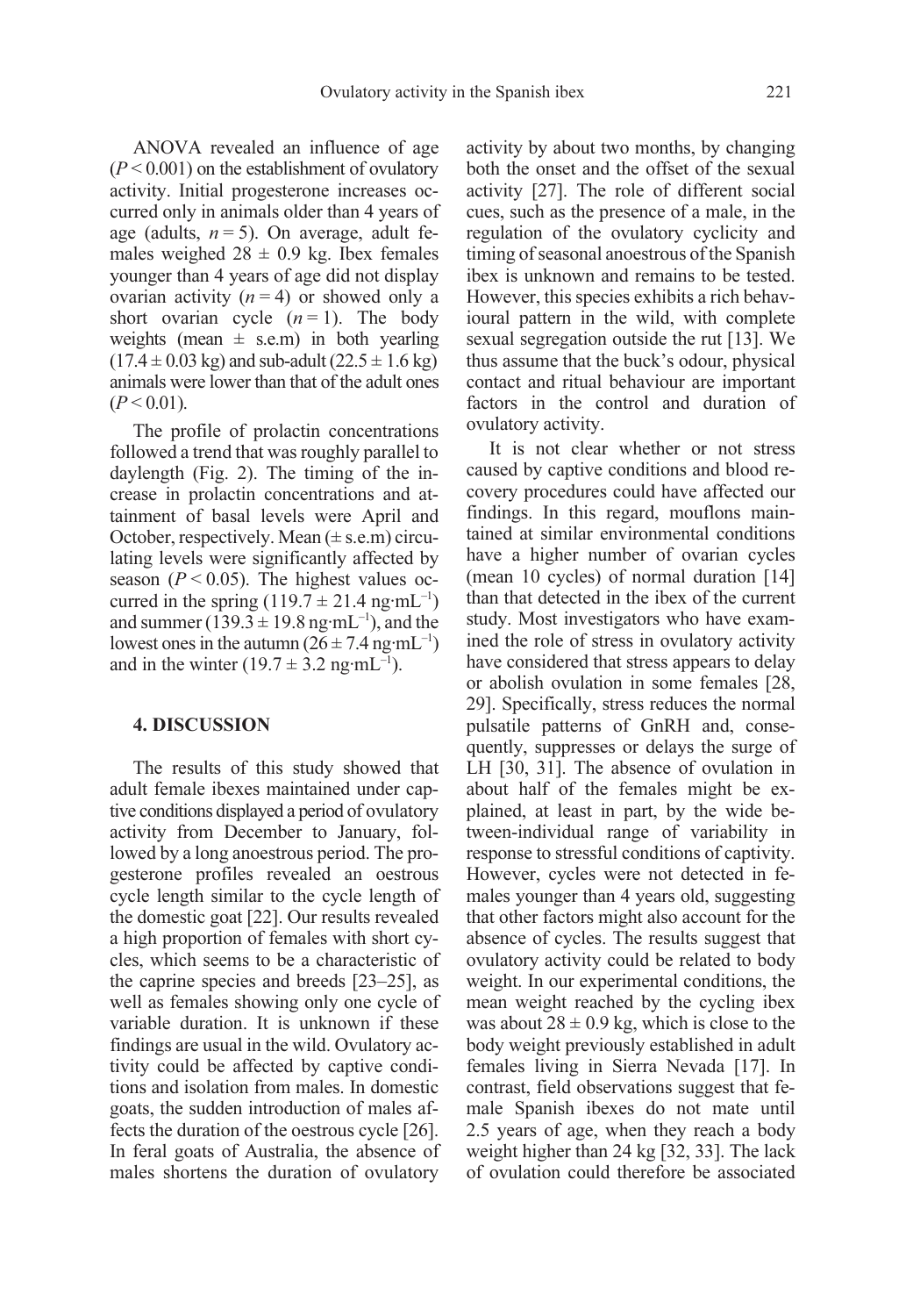with stress and liveweight, which may be related to the social status of the females in captive conditions. Previous studies in red deer (Cervus elaphus) suggest that corpus luteum function is affected by social status [34]. In rodents and monkeys, it has been demonstrated that only dominant females ovulate and inhibit the ovulation in subordinated females through aggression, visual cues and pheromones [35, 36]. In ibexes raised in captivity, the social interactions are reinforced and aggression directed towards dominated females (usually with lower bodyweight) has been frequently observed in our study. Specifically, the adult ibex with the highest aggressive behaviour towards other females showed a larger number of cycles (see ibex 570 in Fig. 1). Although reproductive suppression in the ibex raised in captivity could be under the control of the dominant breeder, we have not tested the individual level of dominance and subordination in all the females and furthermore studies are therefore needed to test this hypothesis.

Our results reveal a marked seasonality of reproduction, despite the fact that the ibexes originate and live in a temperate latitude. Ovulatory activity extends from December to January, which is in agreement with the timing of the rut period reported in field for ibexes living in the Sierra Nevada National Park [12]. In addition, the breeding season is similar to other ibex species originating from and living in higher latitudes, such as the Alpine ibex maintained both in wild [37] and captive conditions [38]. However, the ovulatory activity period was shorter than the mating season reported in wild or captive populations of the Spanish ibex living in other geographical areas of the Iberian Peninsula [15, 39]. This period was also shorter than that of other wild ruminant species living in the Iberian Peninsula at a similar or higher latitude [14]. Whether these differences are determined by a variable sensitivity to the photoperiod is not known. However, variations in photoperiodic response are seen not only between species but also between breeding populations within a species [40]. A higher sensitivity to the short photoperiod in the Spanish ibex from Sierra Nevada in relation with other populations may explain this variability in the length of the sexual active phase.

To our knowledge, no study has characterised the annual profile of prolactin secretion in the different species of the ibex. Photoperiod has been identified as the main environmental factor regulating the seasonal secretion of prolactin in many domestic and wild species adapted to cold and temperate climates [6, 41]. Furthermore heat stress may increase prolactin secretion [42]. The present study also revealed that plasma prolactin concentrations in the Spanish ibex were high during long days and low during short days. Basal levels were observed in October, similarly to domestic goats [43] and other wild species under the same environmental conditions, such as the mouflon [44]. However the timing of the increase in prolactin concentrations, in April, occurred three months later than in wild sheep and one month later than in domestic goats [43]. Genetic differences in response to photoperiodic changes may also explain this difference.

In conclusion, this study showed a very restricted breeding season, despite the fact that the Spanish Ibex originates and lives under a temperate latitude, revealing a remarkably good adaptation to the harsh climatic and nutritional conditions of their mountainous habitat. The data support the existence of a substantial influence of the age and body weight on the establishment of the ovulatory activity under captivity conditions, which should be taken into account in captive breeding programmes.

#### ACKNOWLEDGEMENTS

We express our gratitude to the National Wildlife Park of Sierra Nevada (Granada, Spain) for the generous provision of ibexes. This work was supported by CICYT grants AGL2000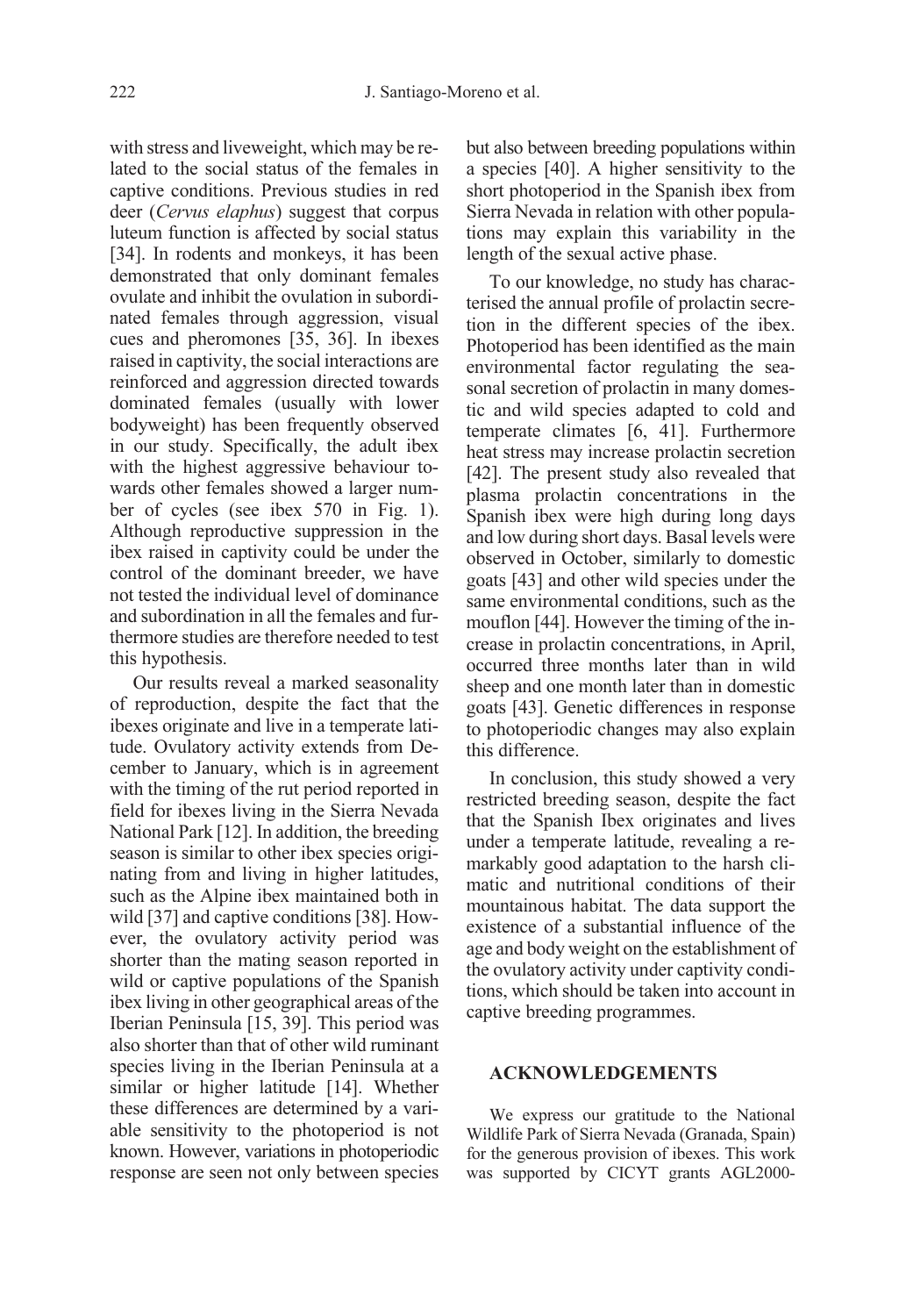1375, AGL2001-0335. JSM and AGB were supported by the Ramón y Cajal Research Programme from the Spanish Ministry of Science and Technology.

#### REFERENCES

- [1] Cabrera A. The subspecies of Spanish ibex. Proc Zool Soc Lond 1911, 63–977.
- [2] Granados JE, Chirosa M, Pérez MV, Pérez JM, Ruiz-Martínez I, Soriguer RC, Fandos P. Distribution and status of the Spanish ibex (Capra pyrenaica) in Andalusia, Southern Spain. In: Proc 2th World Conference Mountain Ungulates, Aosta, 1998, p 129–133.
- [3] Munson L. Inbreeding and disease in captive wild animal. In: Fowler ME (Ed), Zoo and Wild Animal Medicine, WB Saunders Co., Philadelphia, Pennsylvania, 1993. p 73–79.
- [4] Comizzoli P, Mermillod P, Mauget R. Reproductive biotechnologies for endangered mammalian species. Reprod Nutr Dev 2000, 40: 493–504.
- [5] Loskutoff NM, Bartels P, Meintjes M, Godke RA, Schieve MC. Assisted reproductive technology in nondomestic ungulates: a model approach to preserving and managing genetic diversity. Theriogenology 1995, 43: 3–12.
- [6] Lincoln GA. Correlation with changes in horns and pelage, but not reproduction, of seasonal cycles in the secretion of prolactin in rams of wild, feral and domesticated breeds of sheep. J Reprod Fertil 1990, 90: 285–296.
- [7] Regisford EGC, Katz LS. Effects of bromocriptine-induced hypoprolactinaemia on gonadotrophin secretion and testicular function in rams (Ovis aries) during two seasons. J Reprod Fertil 1993, 99: 529–537.
- [8] Regisford EGC, Katz LS. Effects of bromocriptine treatment on the expression of sexual behavior in male sheep (Ovis aries). J Anim Sci 1994, 72: 591–597.
- [9] Dunbar EP, Dunbar R. Competition and niche separation in a high-altitude herbivore community in Ethiopia. Afr J Ecol 1981, 19: 251–263.
- [10] Nievergelt B. Walia Ibex. In: Grzimek B (Ed), Grzimek's Encyclopedia of Mammals, Mcgraw-Hill Publishing Company, New York, 1990. p 523–525.
- [11] Nievergelt B. A comparison of rutting behaviour and grouping in the Ethiopian and Alpine ibex. In: Geist V, Walther F (Eds), The Behaviour of Ungulates and its relation to Management, IUCN Publication, Morges, 1974. p 324–340.
- [12] Rodríguez M. La cabra montés de Sierra Nevada. Serie Cinegética (1). Ministerio de

Agricultura, Servicio de Pesca Continental, Caza y Parques Nacionales (Ed), Madrid, 1969.

- [13] Alados CL, Escós J. Ecología y Comportamiento de la Cabra Montés. Consideraciones para su gestión. Monografías. Museo Nacional de Ciencias Naturales, CSIC, Madrid, 1996.
- [14] Santiago-Moreno J, González-Bulnes A, Gómez-Brunet A, López-Sebastián A, Tortonese DJ. The timing of the onset of puberty, extension of the breeding season and length of post-partum anoestrus in the female European Mouflon (Ovis gmelini musimon). J Zoo Wildl Med 2001, 32: 230–235.
- [15] Losa-Huecas J. El Macho Montés. Exposición monográfica de una pieza de caza, Junta de Castilla y León. Consejería de medio Ambiente y Ordenación del Territorio Publ. Valladolid, 1993.
- [16] Alados CL, Escos J. La cabra montés de las Sierras de Cazorla y Segura. Una introducción al estudio de sus poblaciones y comportaminet. Naturalia Hispanica (28), Ministerio de Agricultura, Pesca y Alimentación, ICONA Publ., Madrid, 1985.
- [17] Granados JE, Fandos P, Márquez FJ, Soriguer RC, Chirosa M, Pérez JM. Allometric growth in the Spanish ibex, Capra pyrenaica. Folia Zool 2001, 50: 234–238.
- [18] López-Sebastián A, Gómez-Brunet A, Inskeep EK. Effects of a single injection of LH-RH on the response of anestrous ewes to the introduction of rams. J Anim Sci 1984, 59: 277–283.
- [19] Gómez-Brunet A, Lopez-Sebastian A. Effect of season on plasma concentrations of prolactin and cortisol in pregnant, non-pregnant and lactating ewes. Anim Reprod Sci 1991, 26: 251–268.
- [20] English J, Poulton AL, Arendt J, Symons AM. A comparison of the efficiency of melatonin treatments in advancing oestrus in ewes. Reprod Fertil 1986, 77: 321–327.
- [21] Maeda KI, Lincoln GA. Phase shifts in the circadian rhythm in plasma concentrations of melatonin in rams induced by a 1-hour light phase. J Biol Rhythm 1990, 5: 97–106.
- [22] Chemineau P. Sexual behaviour and gonadal activity during the year in the tropical Creole meat goat. I. Female oestrous behaviour and ovarian activity. Reprod Nutr Dev 1986, 26: 441–452.
- [23] Chemineau P. Effect of oestrus and ovulation of exposing creole goats of the male at three times of the year. J Reprod Fertil 1983, 67: 65–72.
- [24] Corteel JM. L'insémination artificielle caprine: bases physilogiques, état actuel et perspectives d'avenir. World Re Anim Prod 1973, 9: 73–99.
- [25] González-Stagnaro C. Comportamiento reproductivo de las razas locales de rumiantes en el trópico americano. In: Chemineau P, Gauthier